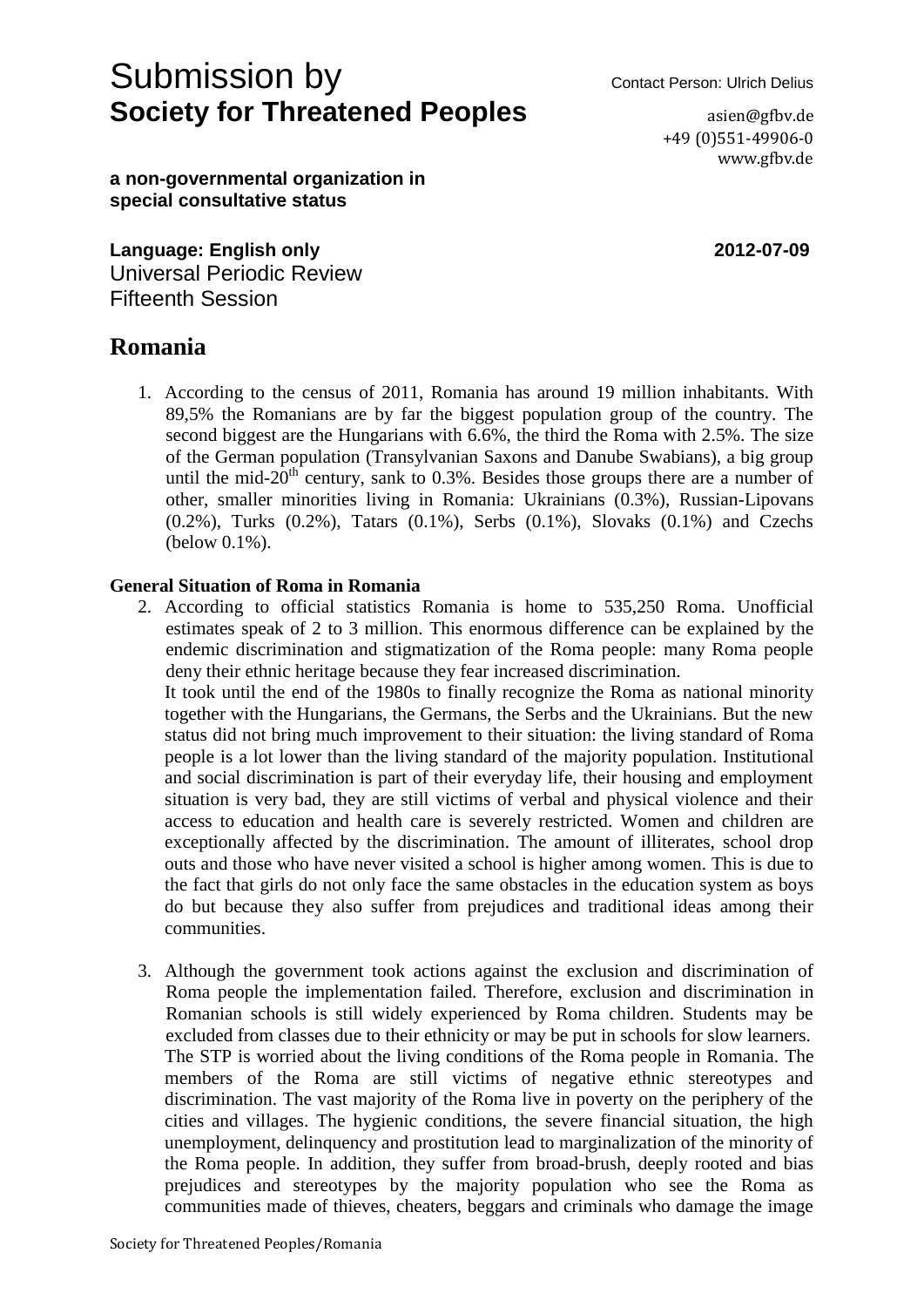of Romania in foreign countries. The government has to be stauncher in the support of the Roma people. It has to emphasize and promote the implementation of European jurisdiction against discrimination.

### **Roma portrayed as tarnishing the image of the state**

- 4. It is often said, that Roma are especially difficult to integrate into society. They are described as a criminal and parasitic category; as a demographic threat. In Romania, Roma are considered simply as people who damage the image of the country. Discriminatory statements as well as racially motivated violence against "gypsies" have repeatedly been the cause for conflicts. The Romanian President Trajan Băsescu shocked the public in 2003, when he was still the mayor of Bucharest, when he proposed to set up sites for the Roma on the outskirts of the capital and to remove them from the city. In 2007, when he was already president, he berated a journalist as a "stinking gypsy".
- 5. In 2009, a campaign in Romania demanded to only refer to Roma as "Gypsies". Supposedly, the image of the state would otherwise be impaired. The Bucharest newspaper Jurnalul National published its proposal noting that foreign countries oftentimes confuse Romania with Roma. The Romanian nationalists, who have been fighting the term 'Roma' for 20 years, established the word Rroma with two "Rr". In the newest edition of the Romanian defining dictionary, which was published under the sponsorship of the Romanian Academy in 2011, the pejorative term for Jews, "Jidan" (which is considered a racial insult) is used next to the definition of "gypsy" as "a person with ugly habits".
- 6. The mayor of the northern Romanian industrial city Baia Mare, Cătălin Cherecheş, decided in the Summer of 2011 to build a 1,80 metre high wall around Roma settlements as a reaction to prior complaints made by immediate neighbours, who felt harassed by the garbage, the screaming children and the loud music of the people living there. Cherecheş was also jointly responsible for the forced relocation of dozens of Roma families from informal settlements on the outskirts of Baia Mare (Craica, Pirita und Garii) on 1 June 2012. They were resettled to the site and into the office buildings of a former copper factory. In the rooms where the families were accommodated, there were shelves filled with chemicals. Several dozen adults and children complained of nausea, dizziness and headaches. Two adults and 22 children had to be taken to the hospital on the first night. The STP is appalled by the authorities' indifference towards these problems. Supposedly, Cherecheş even joked that the Roma were falling ill from the 'cleanliness' of the factory.
- 7. As early as May 2012, 70 Roma families were resettled to the factory grounds, after about 300 families were distributed eviction notices in April. The residents were requested to leave the settlement within the next 30 days and demolish their own homes. Those who didn't have identity documents registered in Baia Mare were resettled in the communities where they are registered. Others were pressured to sign a contract, stating that they would move to the factory building for three years. Apparently the decisions affecting the families had been made by self proclaimed Roma representatives, who have been informed by the local authorities and presented the families a fait accompli. There has been no direct communication between the